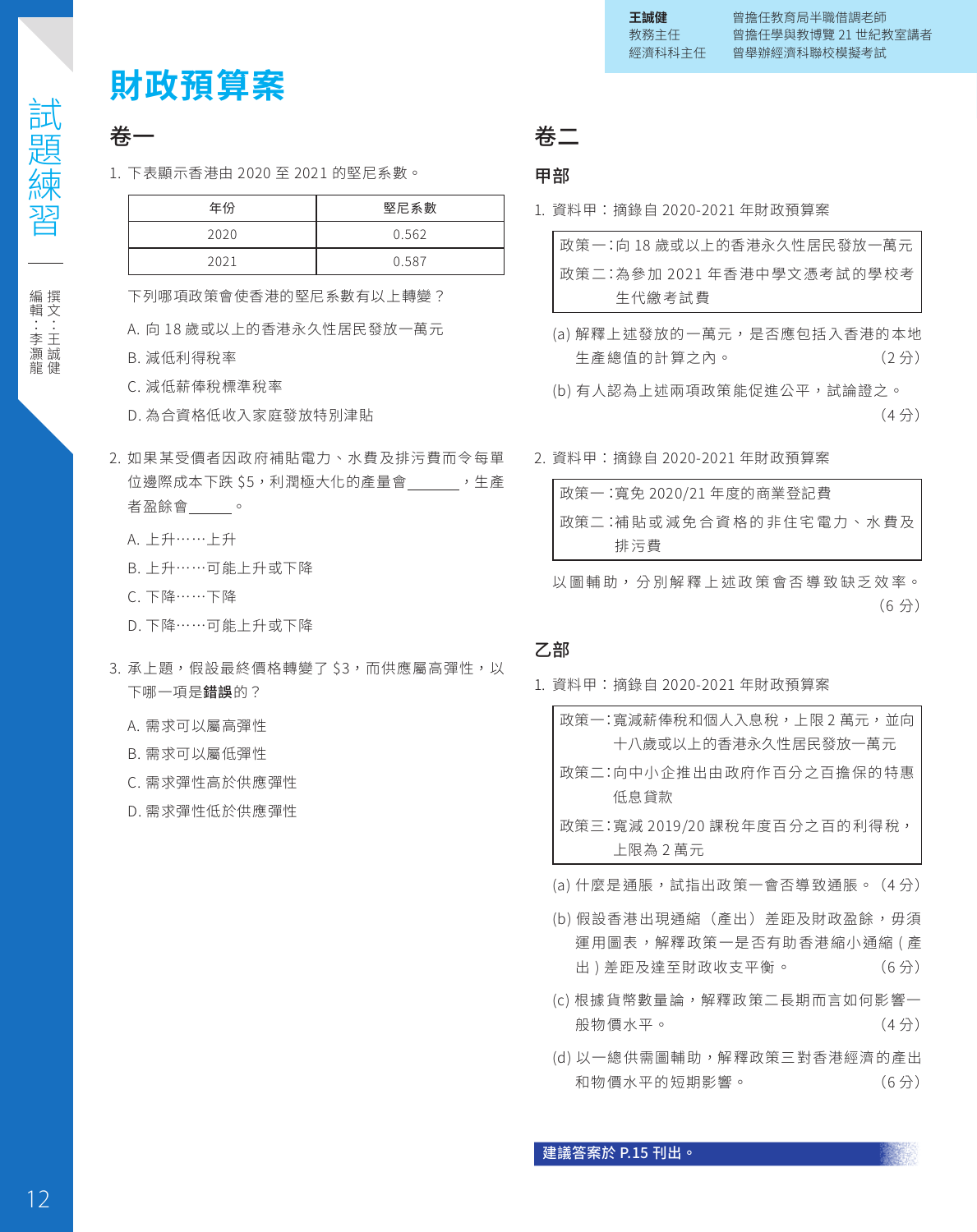學習重點 Learning Points:

量度收入不均 Measuring income inequality

> 效率與公平 Efficiency and equity

利潤極大化 Profit maximization

宏觀經濟問題和政策 Macroeconomic problems and policies

需求價格彈性 Price elasticity of demand

國民收入 National income

國民收入決定及價格水平 National income determination and price level

# **Government budget**

# Paper<sub>1</sub>

1. The table below shows the Gini coefficient in Hong Kong from 2020 to 2021.

| YFAR | Gini coefficient |
|------|------------------|
| 2020 | 0.562            |
| 2021 | 0.587            |

Which of the following policies will cause the above changes in the Gini coefficient of Hong Kong?

- A. \$10,000 to Hong Kong permanent residents aged 18 or above
- B. Reduction of profits tax rate
- C. Reduction of standard salaries tax rates
- D. Special allowances for eligible low-income families
- 2. If a price-taker drops the marginal cost per unit by \$ 5 due to government subsidies for electricity, water and sewage charges, profit maximizing output level will\_\_\_\_\_and producer surplus will\_
	- A. increase...increase
	- B. increase...may increase or decrease
	- C. decrease...decrease
	- D. decrease...may increase or decrease
- 3. Corresponding to the previous question, assuming that the price changed by \$3 and the supply is elastic, which of the following is WRONG?
	- A. Demand can be elastic
	- B. Demand can be inelastic
	- C. Elasticity of demand is higher than the elasticity of supply
	- D. Elasticity of demand is lower than the elasticity of supply

# Paper<sub>2</sub>

## SectionA

1. Source A: An extract from 2020- 2021 Budget

Policy one: \$10,000 to Hong Kong permanent residents aged 18 or above

- Policy two: Payment of examination fees for school candidates taking the Hong Kong Diploma of Secondary Education Examination 2021.
- (a) Explain whether the above \$10,000 should be included in the calculation of Hong Kong's GDP. (2 marks)
- (b) Some argue that the two policies mentioned above can improve equity, justify it. (4 marks)
- 2. Source A: An extract from 2020- 2021 Budget

Policy one: Waiver of business registration fees for 2020/21 Policy two: Subsidies or reductions for eligible non-residential electricity, water and sewage charges

With the aid of diagram, explain separately whether the above subsidies will lead to inefficiency.  $(6 \text{ marks})$ 

# **Section B**

1. Source A: An extract from 2020- 2021 Budget

Policy one: Reduction of salaries tax and personal income tax up to \$20,000 and \$10,000 to Hong Kong permanent residents aged 18 or above

- Policy two: Introducing preferential low-interest loans guaranteed by the government to SMEs
- Policy three: Reduction of 100% profits tax for the year of assessment 2019/20, capped at \$20,000.

(a) What is inflation? Try to explain whether policy one will cause inflation. (4 marks)

(b) Assuming a deflation (output) gap and fiscal surplus in Hong Kong, without using a diagram, explain whether policy one will help Hong Kong reduce the deflation (output) gap and achieve fiscal balance.

(6 marks)

- (c) According to the quantity theory of money, explain how policy two affects the general price level in the long run. (4 marks)
- (d) With the aid of an aggregate-demand-aggregate-supply diagram, explain the short run effects of the policy three on output and the price level of the Hong Kong economy. (6 marks)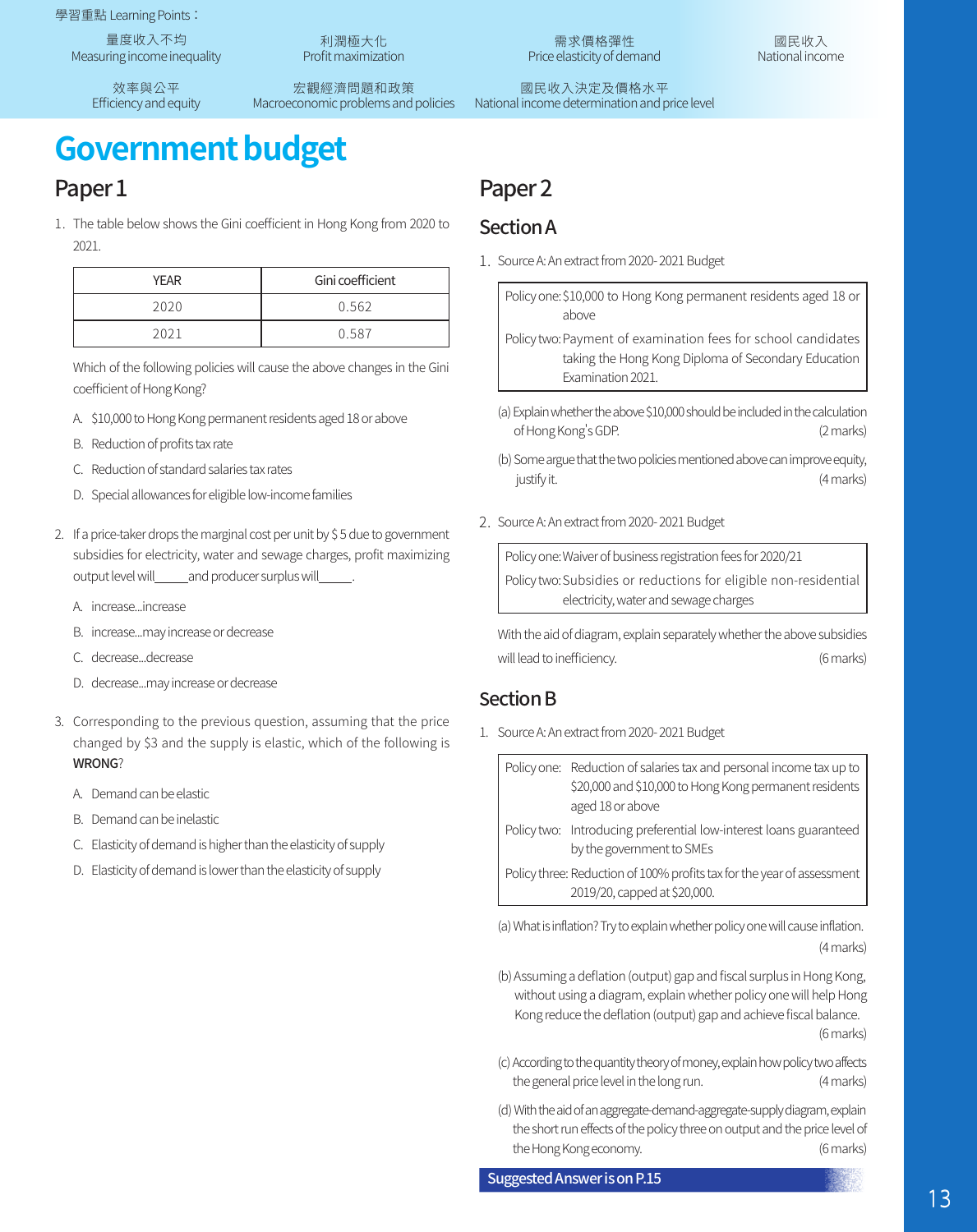## 【經濟專題 2】P.6 油價暴跌之經濟原因及影響

- 1.(a) 對比沙特,俄羅斯使用相同資源能 生產較多單位的汽車, (1) 因此俄羅斯於生產汽車上有絕對優 勢。 (1)
- (b) 俄羅斯生產每單位汽車的機會成本:  $=5 \div 2$ =2.5 單位石油 (1)
	- 沙特生產每單位汽車的機會成本: =10÷1= 10 單位石油 (1) 俄羅斯生產汽車的機會本成較低,因
	- 此俄羅斯生產汽車具有比較優勢。 (1)
- 1.(a) Compared with Saudi Arabia, Russia can produce more units of cars with the same unit of resources. (1) Therefore, Russia has an absolute<br>advantage in the production of cars. (1) advantage in the production of cars.
	- (b) The opportunity cost of producing 1 unit of cars in Russia:

 $=5 \div 2$ 

=2.5units of petrol (1)

The opportunity cost of producing 1 unit of cars in Saudi Arabia:

 $= 10 \div 1 = 10$  units of petrol  $(1)$ Russia has a lower opportunity cost in producing cars, so it has a comparative advantage in producing cars.

- 【經濟專題 3】P.8 可口可樂也受新型冠狀病毒影響?
- 1. D

【校園經濟學】P.9

#### 在學校增設跳樓機與經濟學有何 關係?

- 1.(i) 怎樣生產,這決定涉及了如何運用資 源 。
	- (ii) 生產甚麼,這決定涉及了生產物品的 數量。
	- (iii) 為誰生產,這決定涉及了分配物品的 準則。
- 1.(i) "How to produce" is involved because it how to allocate the resource.
	- (ii) "What to produce" is involved because it decides the quantity of haunted house to be built.
	- (iii) "For whom to produce" is involved because it decides the criteria of distributing the goods.

#### 【經濟專題 4】P.10

#### 從基本公共財政拆解反對「全民派 錢」的錯誤認知

1.(a) 否。所有收入群組都以相同的收入百 分比繳稅,收息群組之間的收入差異 將保持不變。

- (b) 是。增加該津貼的受眾可幫助更多低 下階層的學生得到教育機會。這是一 種對人力資本的投資,目標是將機會 均等化。
- 2. 該政策將增加公眾的可支配收入。增加 可支配收入將提升私人消費支出,令總 需求增加,一般物價水平將相應增加。
- 1.(a) No. All income groups pay the same percentage of their income as tax, the income difference between income groups remains the same.
- (b) Yes. Increasing the number of recipients of the subsidy helps more students of lowerclass access to education. It is a form of investment in human capital and aims to equalise opportunities.
- 2. The policy will increase the disposable income of public. An increase in disposable income increases the private consumption expenditure. The aggregate demand increases and the general price level will increase.



## 卷一

- $1 \, \cap$
- $2A$ 3. D

#### 卷二 甲部

- 1.(a) 不應該, (1) 政府派發的一萬元不涉及生產,只是 轉移支付。 (1)
	- (b) 政策一會導致收入均等化:政府派發 的一萬元佔低收入人士的收入百分比<br>較高,故會幫助縮窄貧富差距。 (2) 較高,故會幫助縮窄貧富差距。 政策二會導致機會均等化:政府補貼 教育會令低收入人士獲得更多教育機 **曾。** (2)
- 2. 政策一:寬免 2020/21 年度的商業登記 費只會影響固定成本,利潤極大化產量 沒有改變,因此不會導致缺乏效率。 (2) 文字解說:
	- 政策二:補貼電力、水費及排污費會減 少邊際成本,供應由 S<sub>1</sub> 升至 S<sub>2</sub>,在 Q<sub>2</sub><br>下,邊際成本高於邊際利益。 (2) 下,邊際成本高於邊際利益。

#### 在圖中顯示:

邊際成本的適當位置 (1) 邊際利益的適當位置 (2)





#### 乙部

1.(a) 通脹是指普遍物價持續上升。 (1) 向政策一會增加香港市民的購買力, 從而令普遍物價「一次過」上升, (2) 但 因 不 是 持 續 上 升, 故 不 會 導 致 通 脹。 (1)

(b) 是, (1) 政策一會增加香港市民的購買力,令 私人消費上升,總需求上升,產出會 上升,從而縮小通縮 ( 產出 ) 差距。  $(3)$ 由於寬減薪俸稅和個人入息稅會減少

政府收入,發放一萬元會增加政府的 支出,因此財政盈餘會減少,從而有 助財政收支平衡。

- (c) MV=PY,當中 M:貨幣供應,V:貨幣 流通速度,P:價格水平,以及 Y:產<br>出水平。 出水平。 在長期,假設 V 和 Y 不變。 (1) 向中小企推出由政府作百分之百擔保 的特惠低息貸款會增加貨幣供應,當<br>M 上升,P 會以相同幅度上升。 (2) M 上升,P 會以相同幅度上升。
- (d) 文字解說: 政策二:補貼電力、水費及排污費會 減少邊際成本,供應由  $S_1$ 升至  $S_2$ , 在 Q2 下,邊際成本高於邊際利益。





#### Government Budget

#### Paper<sub>1</sub>

1. C

- 2. A
- 3. D

#### Paper<sub>2</sub> Section A

- 1.(a) No, (1) \$10,000 distributed by the government does not involve production, only transfer<br>payments. (1) payments.
- (b) Policy one will lead to income equalization: The \$10,000 distributed by the government accounts for a higher percentage of the income of low-income people, so it will<br>help narrow the income gap. (2) help narrow the income gap. Policy two will lead to equalization of opportunities: Government subsidized education will give low-income people more education opportunities.
- 2. Policy one: The waiver of the business registration fee for 2020/21 will only affect fixed costs, and profit maximization output level will not change, so it will not lead to inefficiency. (2)